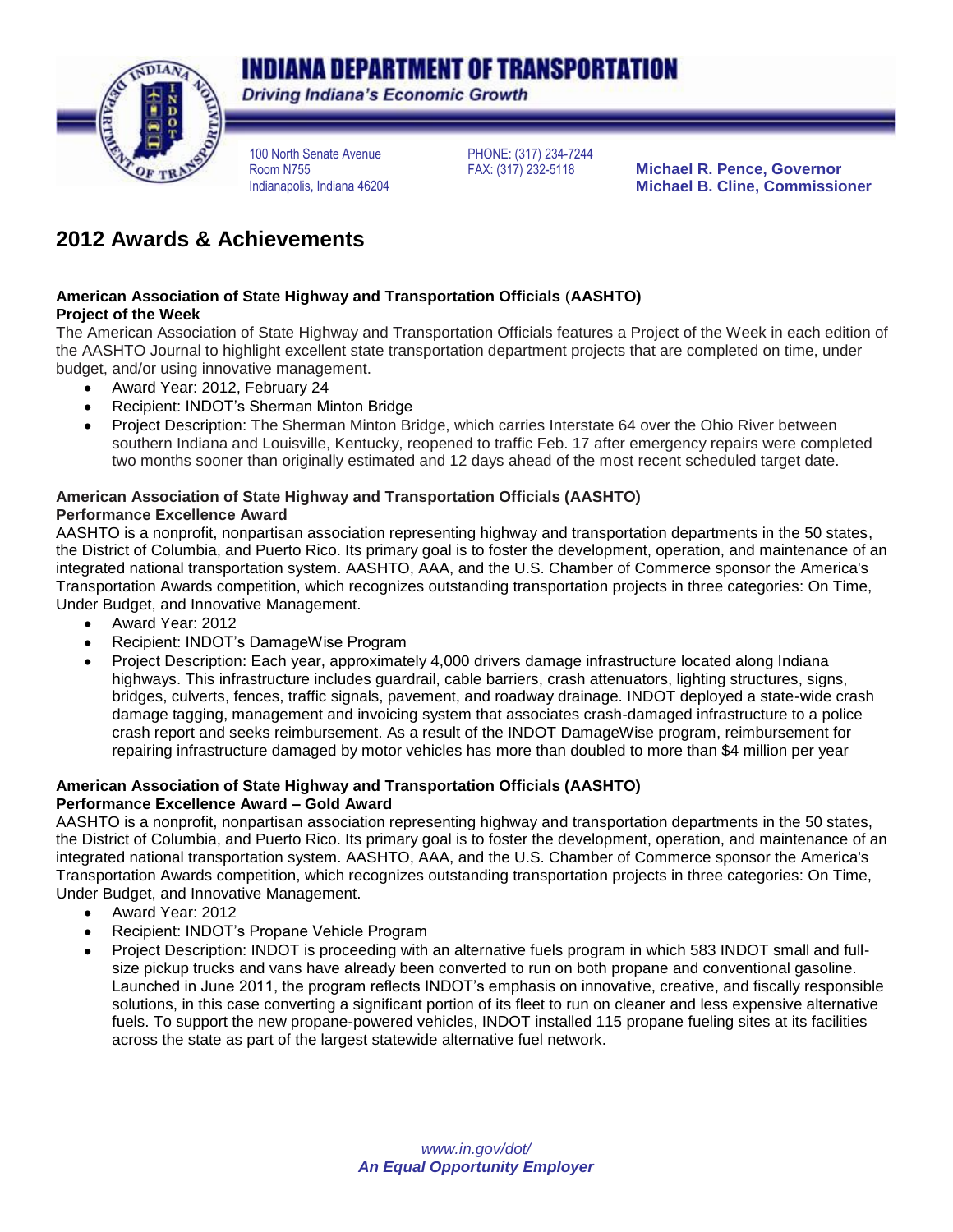#### **Institute of Transportation Engineers Public Agency Achievement Award**

The ITE Public Agency Council Award (PAC) seeks to recognize government agencies that achieve excellence in management and achieving its mission as it concerns transportation. This award is not directed at the technical work of the agency, which may be recognized by awards from the various ITE technical councils, but rather at how the agency conducts its business. It is important to the mission of the PAC that these management practices and strategies be transferable to other public agencies.

- Award Year: 2012  $\bullet$
- Recipient: INDOT
- Project Description: New Management Philosophy & Strategy

## **Governor's Public Service**

## **Achievement Award**

Celebrated the first full week in May since 1985, **Public Service Recognition Week (PSRW)** is a time set aside to honor the men and women who serve our nation as federal, state, county and local government employees. Throughout the nation and the world, public servants use this occasion to educate others about the work they do and why they have chosen public service careers, as well as the many ways government services make life better for all of us.

- $\bullet$ Award Year: 2012
- Recipient: INDOT's Hoosier Helper Sponsorships & DamageWise
- Project Description: Hoosier Helpers is a Good Samaritan program offered by INDOT to assist stranded motorists on Indiana interstates. This program is sponsored by State Farm Insurance. The purpose of the program is to help keep Indiana interstates safe, provide traffic control and medical assistance at crash sites, and offer limited road side assistance if needed. Each weekday, 28 Hoosier Helper vehicles patrol metropolitan area interstates in Indianapolis, Northwest Indiana and Southern Indiana near Louisville.

## **Indiana Partnership for Transportation**

## **Quality Achievement Award Over \$2 million Urban Project Category**

The Indiana Partnership for Transportation Quality, a partnership of fourteen Indiana agencies, industry associations and academia, is dedicated to continuous quality improvement in the planning, design, construction, and maintenance of Indiana's highways. This Quality Awards program was created to recognize Indiana projects, both large and small, which exemplify outstanding quality teamwork, innovation, safety and customer focus.

- Award Year: 2012, February 23  $\bullet$
- Recipient: INDOT  $\bullet$
- Project Description: SR 32/38 Roundabout Project Intersection improvement at State Road 32 and State Road 38

#### **American Concrete Pavement Association (ACPA), Indiana Chapter 2012 Excellence in Concrete Pavement Awards**

- Award Year: 2012  $\bullet$
- Recipient: INDOT
- Project Description: Centerville Rest Park, I-70 West Bound; Keystone Avenue and I-465 Interchange; U.S. 31 Kokomo Corridor, Howard County; U.S. 24 Fort to Port Phase 1; I-465 Reconstruction; I-70 to Sam Jones Expressway; Dupont Road (S.R. 1) in Fort Wayne; S.R. 62/S.R. 261 Reconstruction; S.R. 37/Harding Street Reconstruction at I-465

#### **American Council of Engineering Companies (ACEC) National Recognition Award**

- Award Year: 2012  $\bullet$
- Recipient: INDOT
- Project Description: Accelerate 465 Accelerate 465 is an INDOT project to reconstruct an 11-mile corridor of Interstate 465 on the west side of Indianapolis between State Road 67/Kentucky Avenue to just south of the 56th Street interchange. The project also involves rebuilding or upgrading seven major interchanges. Accelerate 465 is a response to increased traffic demands and safety requirements on this segment of I-465.

#### **American Council of Engineering Companies (ACEC) Engineering Excellence Awards**

The American Council of Engineering Companies of Illinois Engineering Excellence Awards Competition recognizes projects of engineering achievement by Illinois consulting engineering firms. Entries are judged on the basis of engineering excellence, the degree to which the client's needs are met, and the benefits to the public welfare and private practice of engineering.

Award Year: 2012 – Grand Project Award – National Recognition Award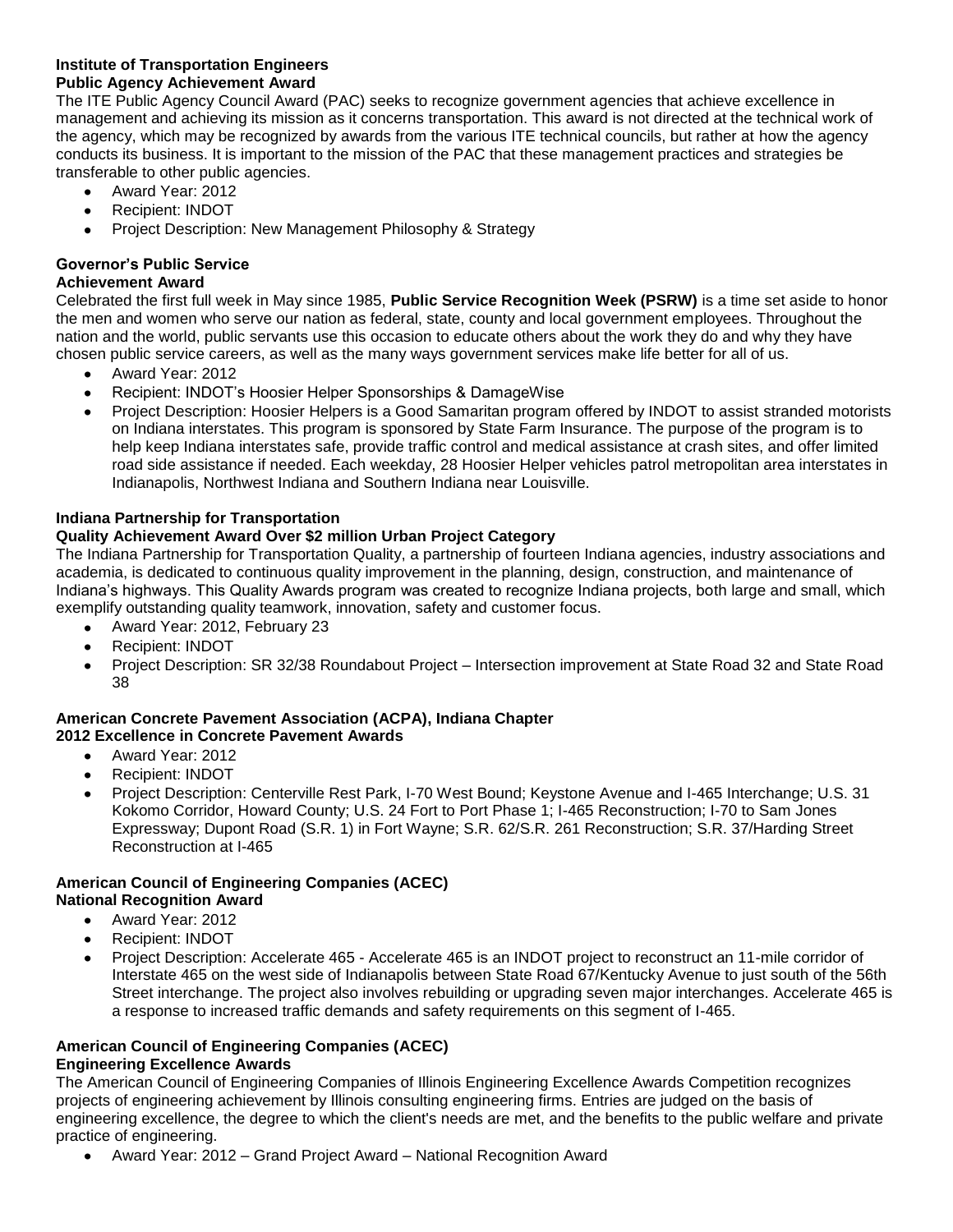- Recipient: INDOT
- Project Description: Accelerate 465 Accelerate 465 is an INDOT project to reconstruct an 11-mile corridor of Interstate 465 on the west side of Indianapolis between State Road 67/Kentucky Avenue to just south of the 56th Street interchange. The project also involves rebuilding or upgrading seven major interchanges. Accelerate 465 is a response to increased traffic demands and safety requirements on this segment of I-465.

#### **American Council of Engineering Companies (ACEC) Engineering Excellence Awards – Honor Award**

The Engineering Excellence Awards honor the year's most outstanding engineering accomplishments. Projects from throughout world are rated on the basis of uniqueness and innovative applications; future value to the engineering profession; perception by the public; social, economic, and sustainable development considerations; complexity; and successful fulfillment of client/owner's needs, including schedule and budget. The panel selects 24 top award winners—16 Honor Awards and 8 Grand Awards.

- Award Year: 2012  $\bullet$
- Recipient: INDOT
- Project Description: Indiana Toll Road Broadway Street Viaduct; I-69 Tier 2 Section 4 Environmental and  $\bullet$ Engineering Assessment Study

## **American Council of Engineering Companies (ACEC)**

## **Merit Award**

- Award Year: 2012  $\bullet$
- Recipient: INDOT
- Project Description: State Road 912 Bridge over Indiana Harbor Canal Ramp B

## **Council of State Governments**

#### **Beckie Campbell Lifetime Achievement Award**

Given for outstanding individuals who've had exceptional impact on the well-being of others over a lifetime of service.

- Award Year: 2012  $\bullet$
- Recipient: James English  $\bullet$
- Project Description: Given for outstanding individuals who've had exceptional impact on the well-being of others over a lifetime of service

## **Council of State Community Development Agencies (COSCDA) Presidential Award for Innovation**

This award recognizes innovative activities, policies or programs that have been implemented at the state level, which have demonstrated success in solving community needs

- Award Year: 2012  $\bullet$
- Recipient: Office of Community & Rural Affairs (OCRA) & INDOT  $\bullet$
- Project Description: Stellar Communities The Stellar Communities program is a multi-agency partnership designed to fund comprehensive community development projects in Indiana's smaller communities. The Indiana Housing and Community Development Authority, Indiana Office of Community and Rural Affairs, and Indiana Department of Transportation, along with the State Revolving Fund, are participating in this innovative program.

## **Popular Science Magazine**

#### **25th Annual Best of What's New Award**

- Award Year: 2012
- Recipient: INDOT's Milton-Madison Bridge Project
- Project Description: The Milton-Madison Bridge Project is a unique effort to replace the deteriorating US 421 Ohio River bridge between Milton, Kentucky and Madison, Indiana.

#### **Construction Management Association of America**

- Award Year: 2012  $\bullet$
- Recipient: INDOT's Sherman Minton Bridge Project
- Project Description: The Sherman Minton Bridge, which carries Interstate 64 over the Ohio River between southern Indiana and Louisville, Kentucky, reopened to traffic Feb. 17 after emergency repairs were completed two months sooner than originally estimated and 12 days ahead of the most recent scheduled target date.

## **CG/LA**

## **Strategic Project of the Year for North America**

CG/LA Infrastructure focuses on the creation of long-term value in the world's infrastructure markets. Infrastructure is the internal framework for a country, allowing its economy and its citizens to be productive and healthy. CG/LA provides